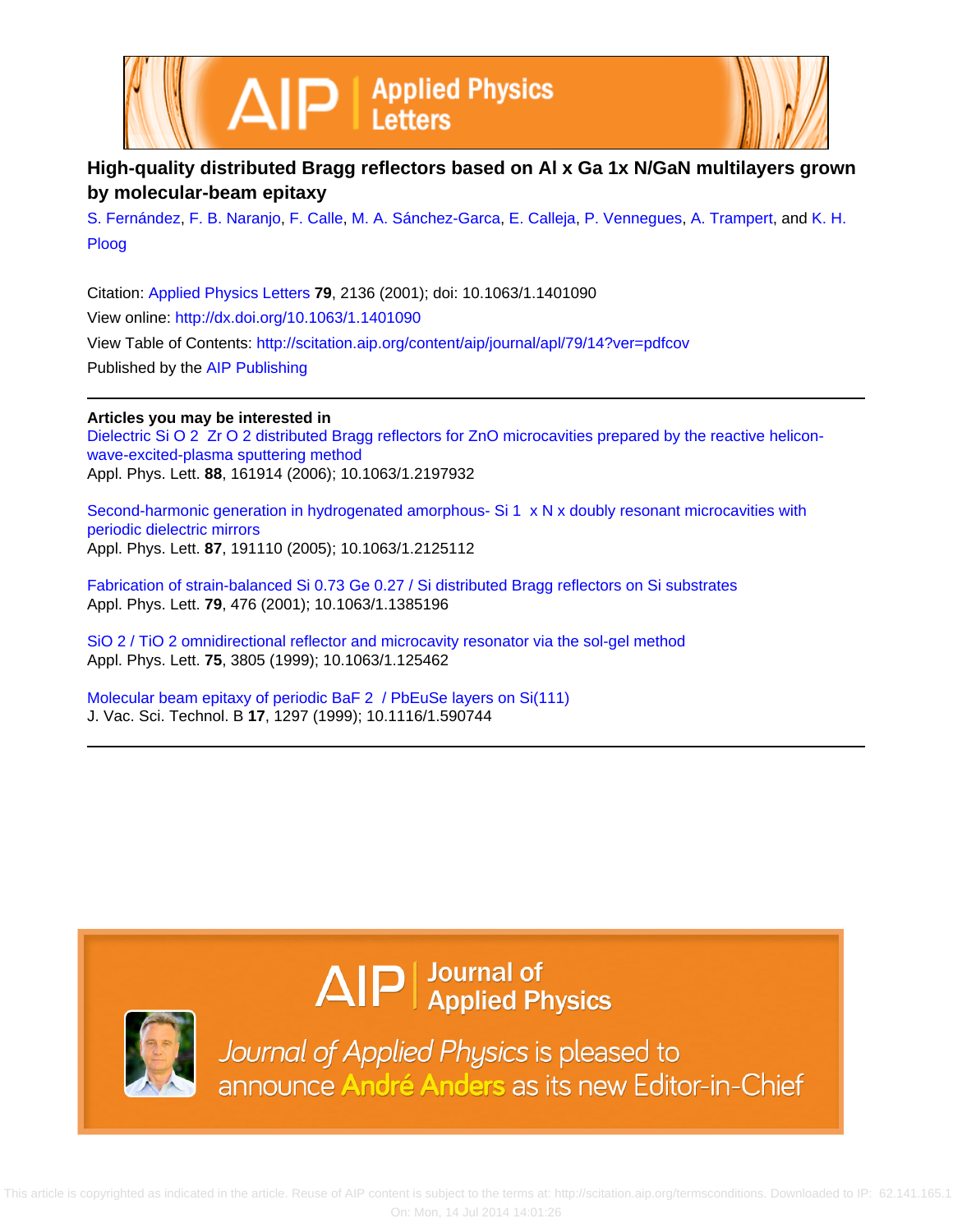## **High-quality distributed Bragg reflectors based on**  $AI_xGa_{1-x}N/GaN$ **multilayers grown by molecular-beam epitaxy**

S. Fernández,<sup>a)</sup> F. B. Naranjo, F. Calle, M. A. Sánchez-García, and E. Calleja *ISOM and Departamento de Ingenierı´a Electro´nica, ETSI Telecomunicacio´n, Universidad Polite´cnica de Madrid, Ciudad Universitaria, 28040 Madrid, Spain*

P. Vennegues

*CRHEA*–*CNRS, Rue Bernard Gre´gory, Sophia Antipolis, 06560 Valbonne, France*

#### A. Trampert and K. H. Ploog

*Paul-Drude-Institut fu¨r Festko¨rperelektronik, Hausvogteiplatz 5-7, D-10117 Berlin, Germany*

 $(Received 3 May 2001; accepted for publication 10 July 2001)$ 

Distributed Bragg reflectors based on  $Al_xGa_{1-x}N/GaN$  multilayer stacks have been grown by plasma-assisted molecular-beam epitaxy on GaN templates. The nominal Al composition ranged from 30% to 45%, and the layer thicknesses of the ten-period stack were designed for a target wavelength of 510 nm. Transmission electron microscopy data reveal periodic structures where  $(A, Ga)$ N on the GaN interface is sharper than GaN on the  $(A, Ga)$ N one. X-ray diffraction spectra fitted to a dynamic diffraction simulation model yield an estimate of the layer thicknesses, Al%, and lattice strain. Reflectivity values above 50% at 510 nm have been reproducibly achieved, in very good agreement with the results of the matrix-method simulation. © *2001 American Institute of Physics.* [DOI: 10.1063/1.1401090]

High-reflectivity distributed Bragg reflectors (DBRs) are key elements to develop vertical-cavity surface-emitting  $lases<sup>1,2</sup>$  and resonant-cavity light-emitting diodes  $(RCLEDs).$ <sup>3,4</sup> DBRs significantly enhance the efficiency of photodetectors,<sup>5</sup> and in general they lead to more efficient, selective, and faster devices.<sup>6</sup>

Given the rather small  $AI_xGa_{1-x}N/GaN$  refractive-index contrast, the achievement of high-reflectivity/selectivity reflectors based on this material system needs multilayer stacks with many periods and/or a high-Al mole fraction. The lattice mismatch between  $Al_xGa_{1-x}N$  and GaN usually leads to cracks in the reflector structure for thick multilayer stacks with a high-Al mole fraction.  $(AI,Ga)N/GaN$  DBRs have recently been demonstrated by metal–organic vapor-phase epitaxy (MOVPE) (Ref. 7) and molecular-beam epitaxy  $(MBE),<sup>8-10</sup>$  but in all cases, a large number of periods and a large Al mole fraction were needed to reach reflectivities up to 90%.

In this work, ten-period quarter-wave  $(AI,Ga)N/GaN$ DBRs, with Al mole fractions from 30% to 45%, and reflectivities up to 50% at 510 nm have been fabricated to be further incorporated in backside (sapphire) emitting RCLEDs for communications through plastic optical fibers.<sup>11</sup> Such a thin reflector will avoid cracks and an excessive voltage drop caused by a large series resistance. In spite of the small refractive-index contrast  $(\Delta n=0.17$  for 45% Al) and the low number of periods, peak reflectivities above 50% have been achieved. High-resolution transmission electron  $microscopy$  (HRTEM) and x-ray diffractometry  $(XRD)$  provided the structural characteristics of the DBRs. Normalincidence reflectance spectra, normalized by a standard mirror, were obtained at room temperature with a Perkin-Elmer Lambda 9 spectrophotometer.

The  $(Al,Ga)N/GaN$  DBRs were grown on  $3-4- \mu m$ -thick GaN templates (GaN/sapphire layers grown by MOVPE) by plasma-assisted MBE (Oxford CARS25 rf source). A 100nm-thick GaN buffer layer was first grown at 680 °C for all reflectors. The nominal thicknesses were 52.8 nm for the GaN layers, and from  $55.5$  to  $56.9$  nm for the  $(Al,Ga)N$ layers with 30%–45% Al, respectively. The substrate temperature was sharply increased during the growth of the  $(Al,Ga)N$  layers from 680 up to 730 °C, without growth interruption. A streaky  $1\times1$  reflection high-energy electron diffraction (RHEED) pattern (hexagonal symmetry) was observed throughout the growth, turning into a  $2\times 2$  surface reconstruction, characteristic of a smooth and flat twodimensional growth front, upon cooling down. A detailed description of the growth system and conditions is given elsewhere.<sup>12</sup>

The cross-section transmission electron microscopy  $(TEM)$  image of a ten-period DBR in Fig. 1(a) reveals very good periodicity and uniformity that are unaffected by threading dislocations running along the structure. The corresponding high-resolution image in Fig.  $1(b)$  shows abrupt and smooth heterointerfaces, being the  $(AI,Ga)N$  on  $GaN$ interface sharper than the GaN on  $(AI,Ga)N$  one. This fact was also observed by RHEED when the streaky  $1\times1$  pattern became diffused at the end of the  $(Al,Ga)N$  layer growth. The measured layer thicknesses  $(49.5 \text{ nm} \text{ for } \text{GaN}; 52 \text{ nm} \text{ for }$  $Al<sub>0.3</sub>Ga<sub>0.7</sub>N$ ) are very close to the nominal values within a  $\pm$ 3 nm dispersion. The extra periodicity observed in the  $(Al,Ga)N$  layers, already reported in  $(Al,Ga)N/GaN$  multilayers grown by  $MOPE$ ,<sup>13</sup> is attributed to the modulation of the Al/Ga ratio due to the sample rotation rate and the Al and Ga cells position (angle) relative to the substrate. Reflectivity

This article is convicting to IP: 62.141.165.1<br>0003-6951/2001/79(14)/2136/3/\$18.00

Electronic mail: susana@die.upm.es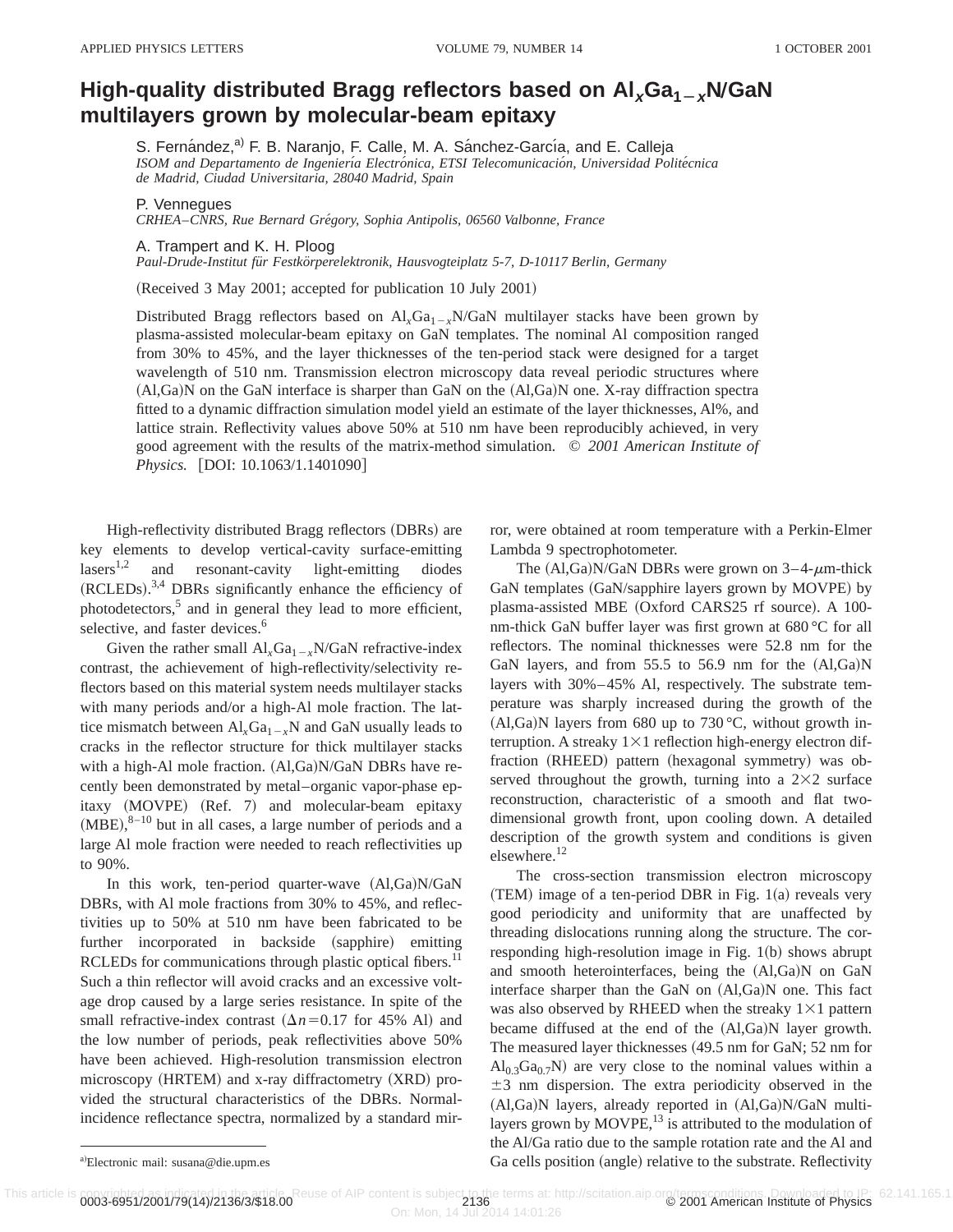





FIG. 1. (a) Cross-section TEM image of a ten-period  $Al_{0.3}Ga_{0.7}N/GaN$ DBR. (b) High-resolution TEM image of a ten-period  $Al<sub>0.3</sub>Ga<sub>0.7</sub>N/GaN$ DBR.

and XRD simulations show that this additional periodicity does not affect the DBR performance. Cracks are observed by optical microscopy on the surface of the DBRs for Al contents above 30%.

High-resolution XRD (HRXRD) spectra and a dynamic simulation program $14$  provide an estimate of the layer thicknesses, the Al mole fraction, and the strain state. A very good agreement between measured and simulated XRD spectra is shown in Fig. 2. Sharp and intense satellite peaks confirm the excellent structural quality of the DBRs. A partial relaxation of the  $(Al,Ga)N$  layers is found to increase with the Al content. The estimated Al mole fraction is quite close to the nominal values and the layer thicknesses [53 nm for GaN and 56 nm for  $(Al,Ga)N$  are also very close to the nominal and HRTEM-derived values.

Figure  $3(a)$  shows reflectivity spectra measured in two



FIG. 2. Comparison between measured and simulated HRXRD spectra for a ten-period  $Al_{0.3}Ga_{0.7}N/GaN$  Bragg mirror.

DBRs differing on the Al content and layer thicknesses to fit the target wavelength of 510 nm. The higher peak reflectivity and bandwidth of the second DBR rely on the higher refractive-index contrast,<sup>15</sup> whereas the superimposed oscillations are due to Fabry–Pérot interferences in the GaN buffer and the sapphire substrate. Standard transmission matrix-method simulations<sup>16</sup> were performed to fit the experimental reflectivity spectra, neglecting the absorption in the (Al,Ga)N layers and assuming an infinite thick sapphire substrate. Refractive-index data were obtained from a fit of the transmission spectra to the Sellmeier equation, $17$  and the



FIG. 3. (a) Reflectivity spectra of two DBRs with different Al compositions, This article is copyrighted as indicated in the article. Reuse of AIP content is subject to the the restreed at 510 nm. (b). Comparison between measured and simulated 62.141.165.1 **ired in two** reflectivity spectra of an Al<sub>0.45</sub>Ga<sub>0.55</sub>N/GaN DBR.<br>On: Mon, 14 Jul 2014 14:01:26